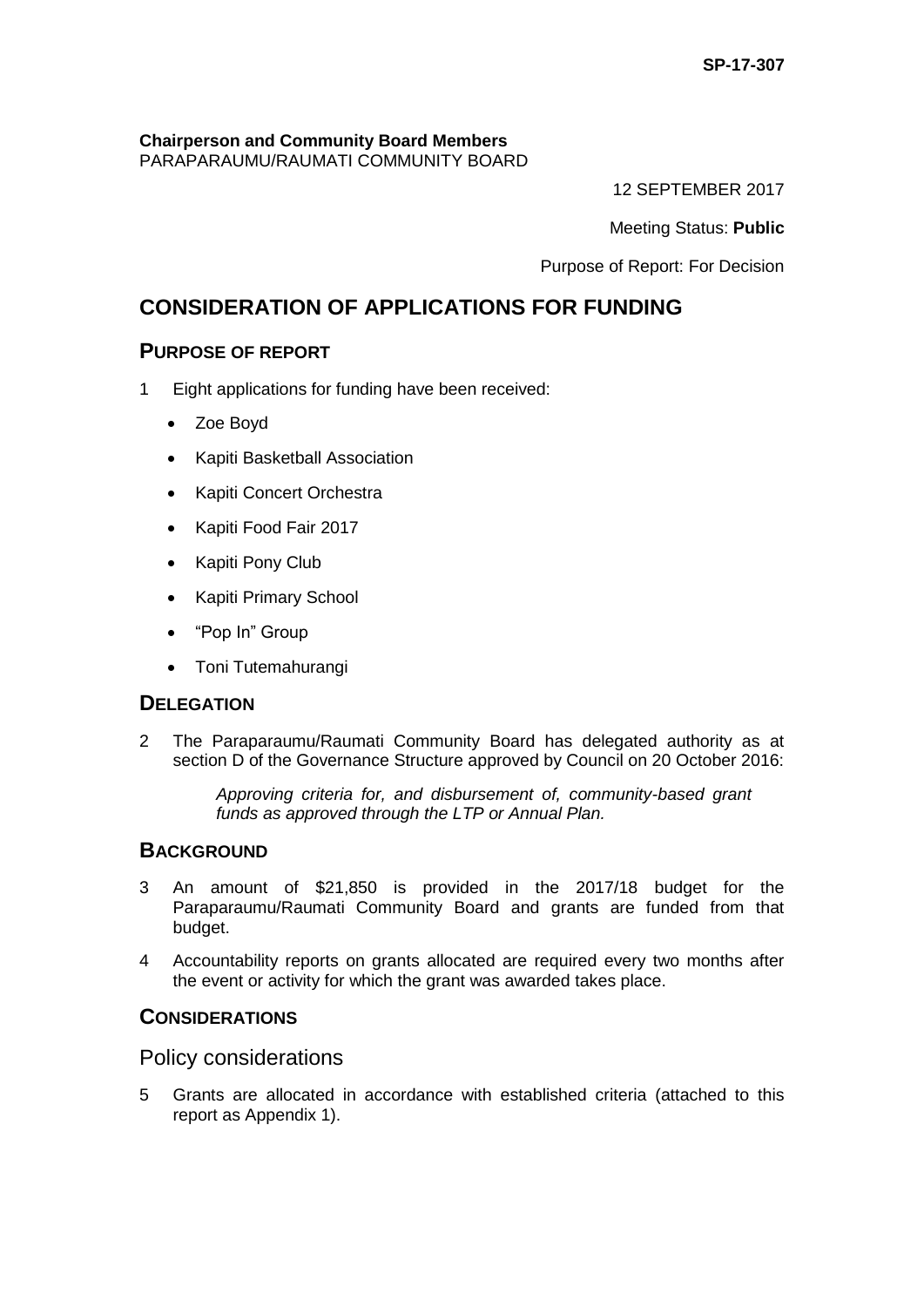# Applications to the Community Grants Fund

### Zoe Boyd

- 6 Funding of \$455 is sought to assist with the cost of competing in the Australian National Cheerleading competition, being held in Sydney in November 2017.
- 7 This activity can be considered under Eligible Purpose 2: *Special Project or Activity*.

#### Kapiti Basketball Association

- 8 Funding of \$500 is sought to assist with the costs of competing in the Basketball New Zealand regional tournament, being held in the Hawkes Bay in October 2017.
- 9 This activity can be considered under Eligible Purpose 2: *Special Project or Activity*.

#### Kapiti Concert Orchestra

- 10 Funding of \$500 is sought to contribute towards the costs of hiring music for the concert being performed on 18 November 2017.
- 11 This activity can be considered under Eligible Purpose 2: *Special Project or Activity*.

#### Kapiti Food Fair 2017

- 12 Funding of \$500 is sought to contribute towards the costs of running the entertainment programme at the 2017 Kapiti Food Fair, being held on 2 December 2017.
- 13 This activity can be considered under Eligible Purpose 2: *Special Project or Activity*.

#### Kapiti Pony Club

- 14 Funding of \$500 is sought to assist with the cost of relocating their amenities to new club grounds, and to add clubrooms, clear gorse, build fences and toilet facilities.
- 15 This activity can be considered under Eligible Purpose 2: *Special Project or Activity*.

#### Kapiti Primary School

- 16 Funding of \$500 is sought to assist with the cost of providing a 7m x 7m shade sail over the Ngahina Kindergarten/Kapiti Primary School Community Garden.
- 17 This activity can be considered under Eligible Purpose 2: *Special Project or Activity*.

#### "Pop In" Group

- 18 Funding of \$500 is sought to assist with the cost of renting a room at the Kapiti Community Centre for the "Pop In" Group's regular weekly meetings.
- 19 This activity can be considered under Eligible Purpose 5: *The remission of hall rental.*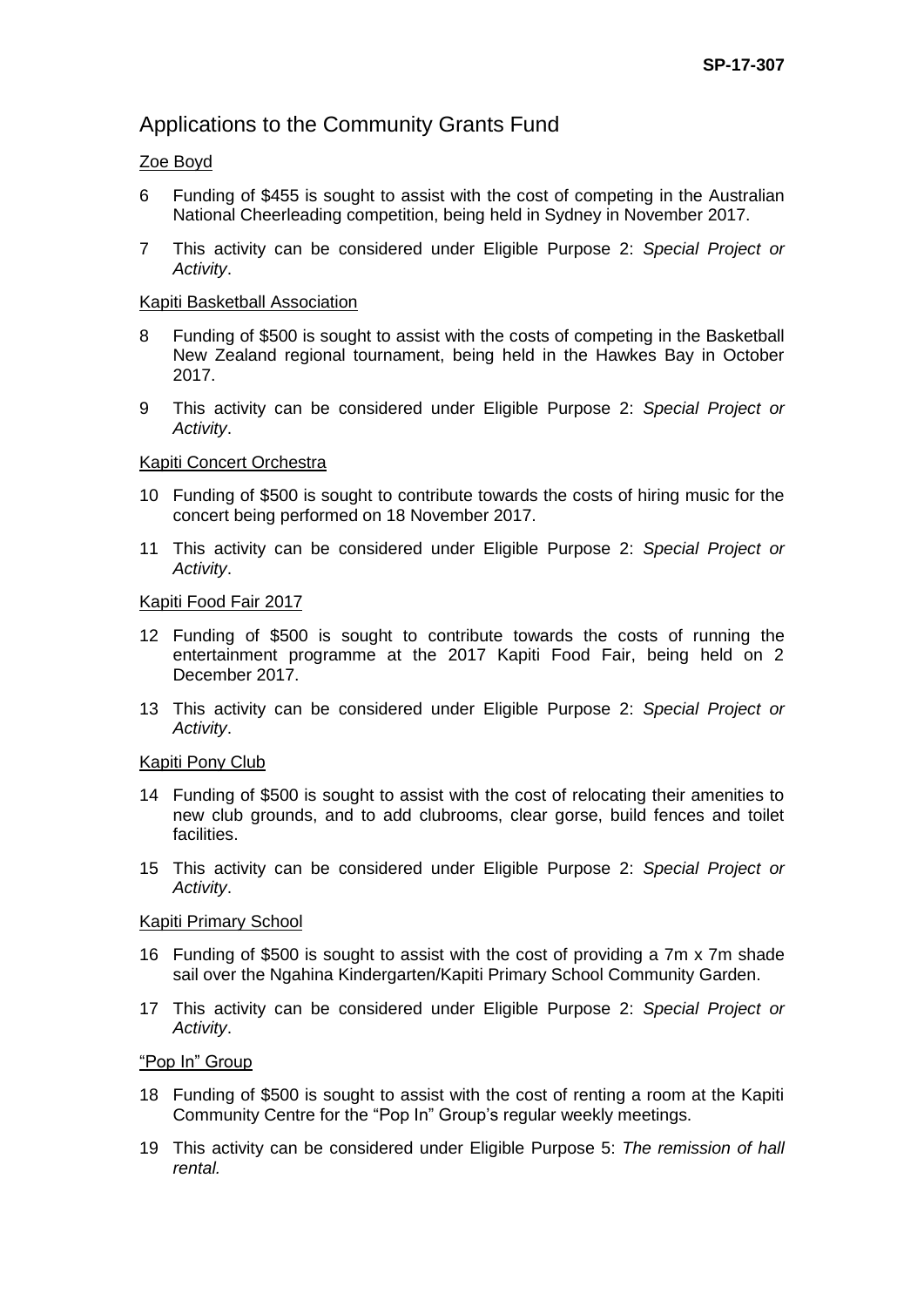### Toni Tutemahurangi

- 20 Funding of \$500 is sought to assist with the cost of representing Kāpiti College in a kapa haka performance tour in Thailand, in December 2017.
- 21 This activity can be considered under Eligible Purpose 2: *Special Project or Activity*.

# Financial considerations

- 22 The balance remaining within the 2017/18 budget is \$18,461.75.
- 23 To date in the 2017/18 year grants have been made as follows:

| Date           | Recipient                                                                | Amount  | Purpose of Grant                                                                                                                                                                                                                               | <b>Report Back</b>                    |
|----------------|--------------------------------------------------------------------------|---------|------------------------------------------------------------------------------------------------------------------------------------------------------------------------------------------------------------------------------------------------|---------------------------------------|
| $01 - 08 - 17$ | Georgia Wickens                                                          | \$250   | To assist with the cost for Georgia<br>to participate in the Raumati Beach<br>School's trip to Samoa in<br>November 2017.                                                                                                                      | <b>Due</b><br>February<br>2018        |
| $01 - 08 - 17$ | <b>Zane Ainslie</b>                                                      | \$500   | To assist with the cost for Zane to<br>attend the NZ Under 16 Mixed<br>Touch Team's 2017 Development<br>Tour, being held on the Gold Coast<br>in September 2017.                                                                               | <b>Due</b><br><b>November</b><br>2017 |
| $01 - 08 - 17$ | Kapiti College Boys<br>Hockey                                            | \$63.25 | To cover the cost of the Special<br>Licence required for the Hockey<br>Team's fundraising quiz night,<br>being held on 22 July 2017.                                                                                                           | Received<br>29-08-17                  |
| $01 - 08 - 17$ | Loved 4 Life                                                             | \$500   | To assist with the costs of<br>providing a quilt, knitted garments<br>and meals to the families of<br>newborn babies.                                                                                                                          | <b>Due</b><br>October<br>2017         |
| $01 - 08 - 17$ | Paraparaumu<br><b>College Barbershop</b><br>Quartets and Vocal<br>Chorus | \$500   | To assist with the costs for the<br><b>Barbershop Quartets and Vocal</b><br>Chorus to compete in the Young<br>Singers in Harmony national<br>competition, being held in<br>Auckland in September 2017.                                         | <b>Due</b><br>November<br>2017        |
| $01 - 08 - 17$ | Parawai Lions Club                                                       | \$75    | To assist with the cost of hiring the<br><b>Due</b><br>Kapiti Community Centre for the<br><b>November</b><br>"Hearts Night" fundraising event,<br>2017<br>raising money for Idea Services.<br>The event is being held on 29<br>September 2017. |                                       |
| $01 - 08 - 17$ | <b>Presentation Sisters</b>                                              | \$500   | To assist with the cost of hiring the<br>Paraparaumu Memorial Hall for the<br><b>Presentation Sisters Mission Gala,</b><br>being held on 29 and 30<br>September 2017.                                                                          | <b>Due</b><br><b>November</b><br>2017 |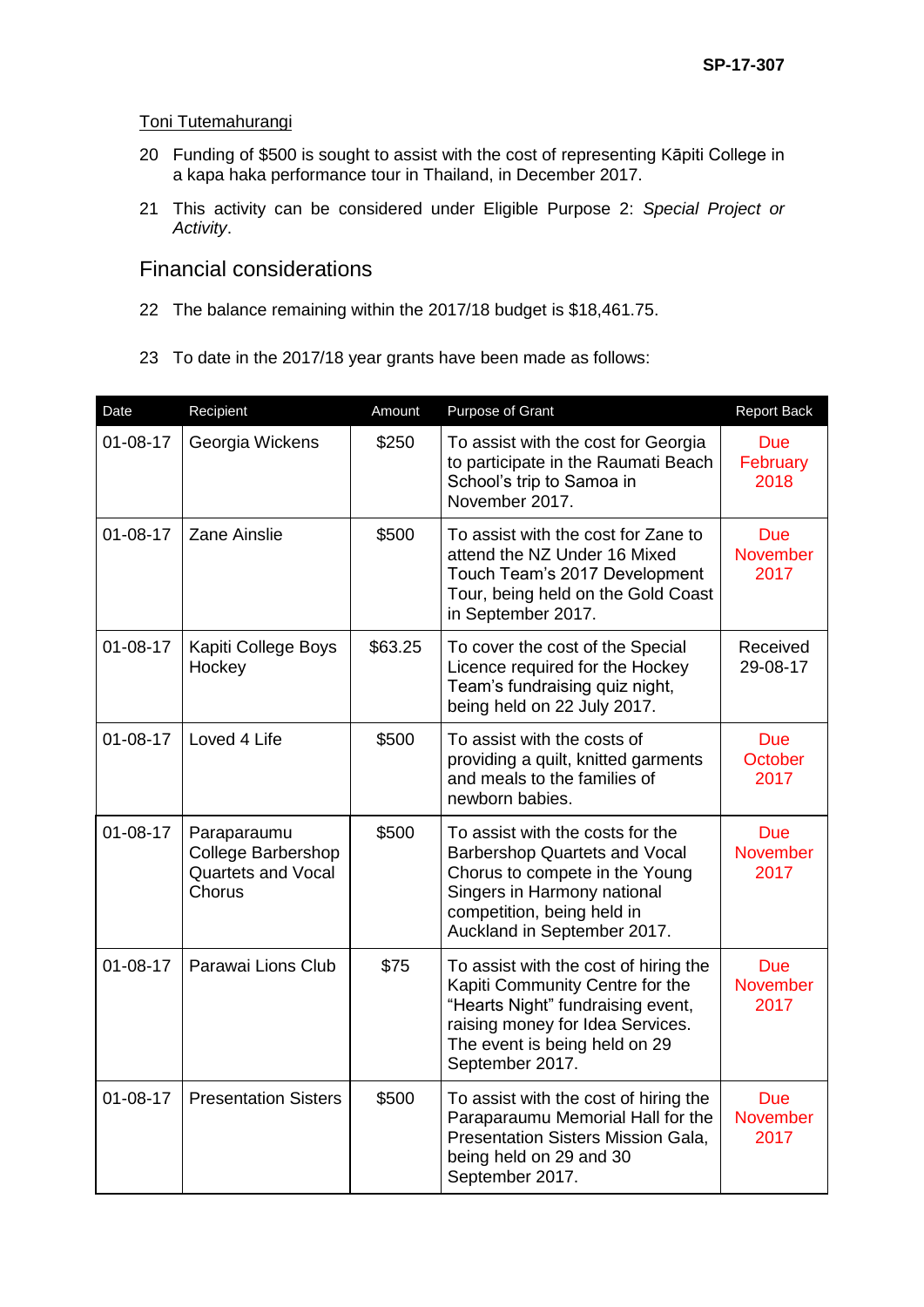| Date           | Recipient                      | Amount | <b>Purpose of Grant</b>                                                                    | <b>Report Back</b>            |
|----------------|--------------------------------|--------|--------------------------------------------------------------------------------------------|-------------------------------|
| 01-08-17       | Waikanae Estuary<br>Care Group | \$500  | To assist with the costs to build<br>fencing at the Group's new site in<br>Hana Udy Place. | <b>Due</b><br>October<br>2017 |
| $01 - 08 - 17$ | Whirlwind                      | \$500  | To assist with the costs of<br>providing community mental health<br>support for men.       | <b>Due</b><br>October<br>2017 |

24 The total of applications under consideration in this report is \$3,955.00

### **SIGNIFICANCE AND ENGAGEMENT**

### Degree of significance

25 This matter has a low level of significance under the Significance and Engagement Policy.

# **RECOMMENDATIONS**

- 26 That the Paraparaumu/Raumati Community Board grants Zoe Boyd \$......................... to assist with the cost of competing in the Australian National Cheerleading competition, being held in Sydney in November 2017.
- 27 That the Paraparaumu/Raumati Community Board grants the Kapiti Basketball Association \$......................... to assist with the costs of competing in the Basketball New Zealand regional tournament, being held in the Hawkes Bay in October 2017.
- 28 That the Paraparaumu/Raumati Community Board grants the Kapiti Concert Orchestra \$......................... to contribute towards the costs of hiring music for the concert being performed on 18 November 2017.
- 29 That the Paraparaumu/Raumati Community Board grants Kapiti Food Fair 2017 \$......................... to contribute towards the costs of running the entertainment programme at the 2017 Kapiti Food Fair, being held on 2 December 2017.
- 30 That the Paraparaumu/Raumati Community Board grants the Kapiti Pony Club \$......................... to assist with the cost of relocating their amenities to new club grounds, and to add clubrooms, clear gorse, build fences and toilet facilities.
- 31 That the Paraparaumu/Raumati Community Board grants the Kapiti Primary School \$......................... to assist with the cost of providing a shade sail over the Ngahina Kindergarten/Kapiti Primary School Community Garden.
- 32 That the Paraparaumu/Raumati Community Board grants the "Pop-In Group" \$......................... to assist with the cost of renting a room at the Kapiti Community Centre for the "Pop In" Group's regular weekly meetings.